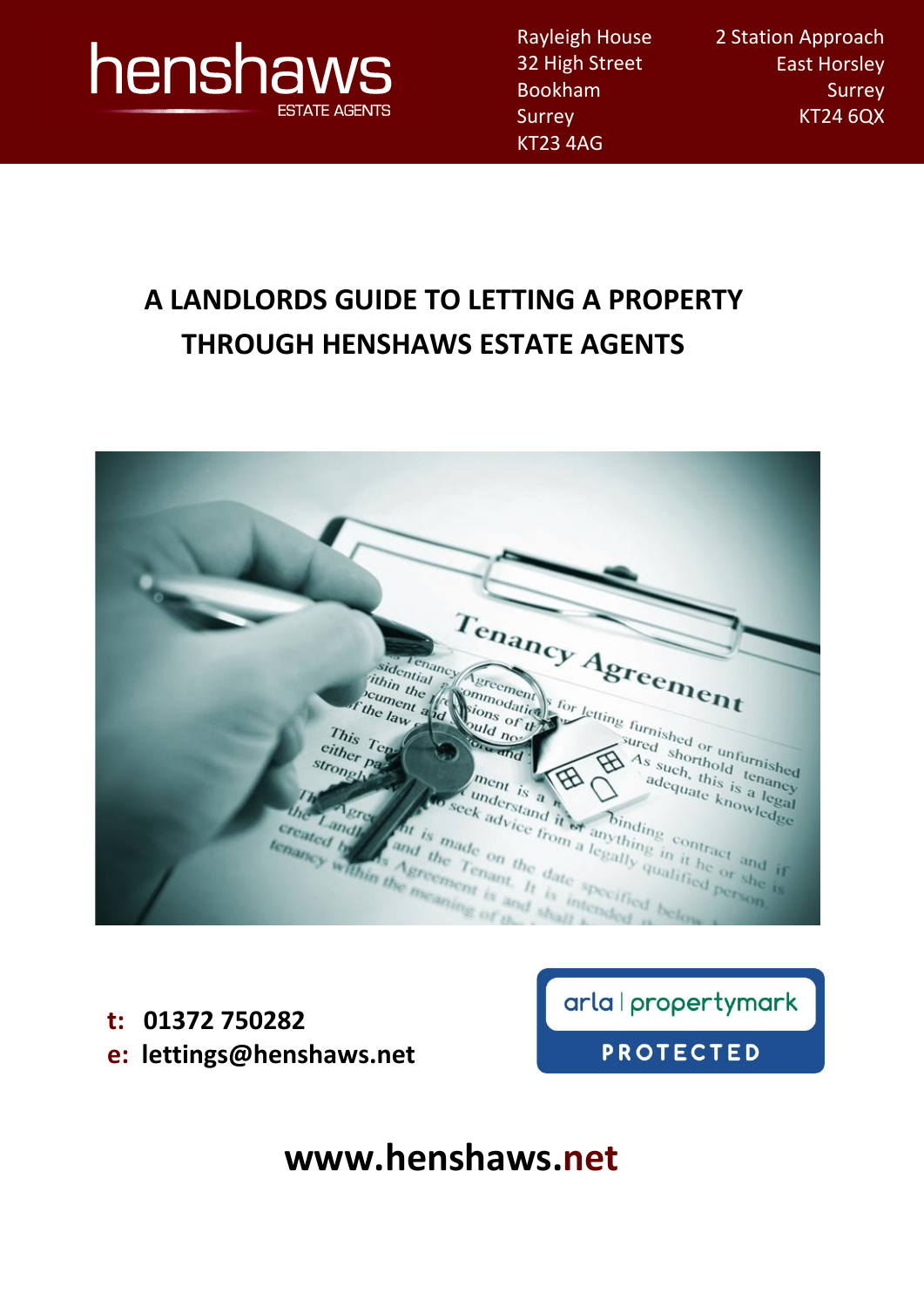If you are considering letting your property, whether that be short or long term, if you are an investor client, letting your own home or acting for a relative, the first stage is to get a market appraisal for the property. Our experienced and qualified lettings team will provide you with a comprehensive analysis of the current market conditions, advise you of the maximum rent the property is likely to achieve and give you all the legal information that is required when letting a property. What we won't do is blind you with science, we will listen to your needs and requirements and give you clear and honest advice in a straight forward way and give you time, as much as you need to make the right choice. Henshaws will also give you advice on how to prepare the property for letting. This advice and appraisal is given free of charge without any obligation on your part.

## **Okay – you are instructing Henshaws – what happens next?**

We will prepare full colour letting particulars and advertise the property on the leading property portals, [www.onthemarket.com](http://www.onthemarket.com/) [www.rightmove.co.uk](http://www.rightmove.co.uk/) and [www.zoopla.co.uk](http://www.zoopla.co.uk/) in addition to our own website [www.henshaws.net](http://www.henshaws.net/) We will advertise the property in local media, contact all applicants currently registered on our extensive database and contact the many corporate relocation agents we deal with. We will also erect a 'To Let' board outside the property unless you ask us not to.

## **So what are our services?**

There are three types of service we can offer you:

**Tenant Find:** It's not just that, as we do everything required to put the tenant in the property, we won't however collect the rent for you or manage the property.

**Tenant Find and Rent Acceptance:** In addition to the above, the rent will be paid to Henshaws and forwarded to you each month.

**Full Management:** When you instruct Henshaws to manage your property, our comprehensive management service will give you complete peace of mind throughout the tenancy.

Our website includes a document which details our fees based upon the above services in addition to all other fees and costs associated with the letting of residential property. A paper copy can also be provided if required as can a detailed copy of our terms of business.

## **So what about legislation?**

There are many requirements to consider before a tenancy start. Henshaws will guide you through this process and as **propertymark/ARLA** accredited agents we are kept up to date with all legal requirements and best practice some of which include:

- An EPC (energy performance certificate) required to enable us to fully market your property.
- Gas safety regulations including the requirement for a 'GAS SAFE' certificate
- Electrical equipment and Part P buildings regulations
- Fire and furnishings regulations
- Legionnaires disease
- Right To Rent